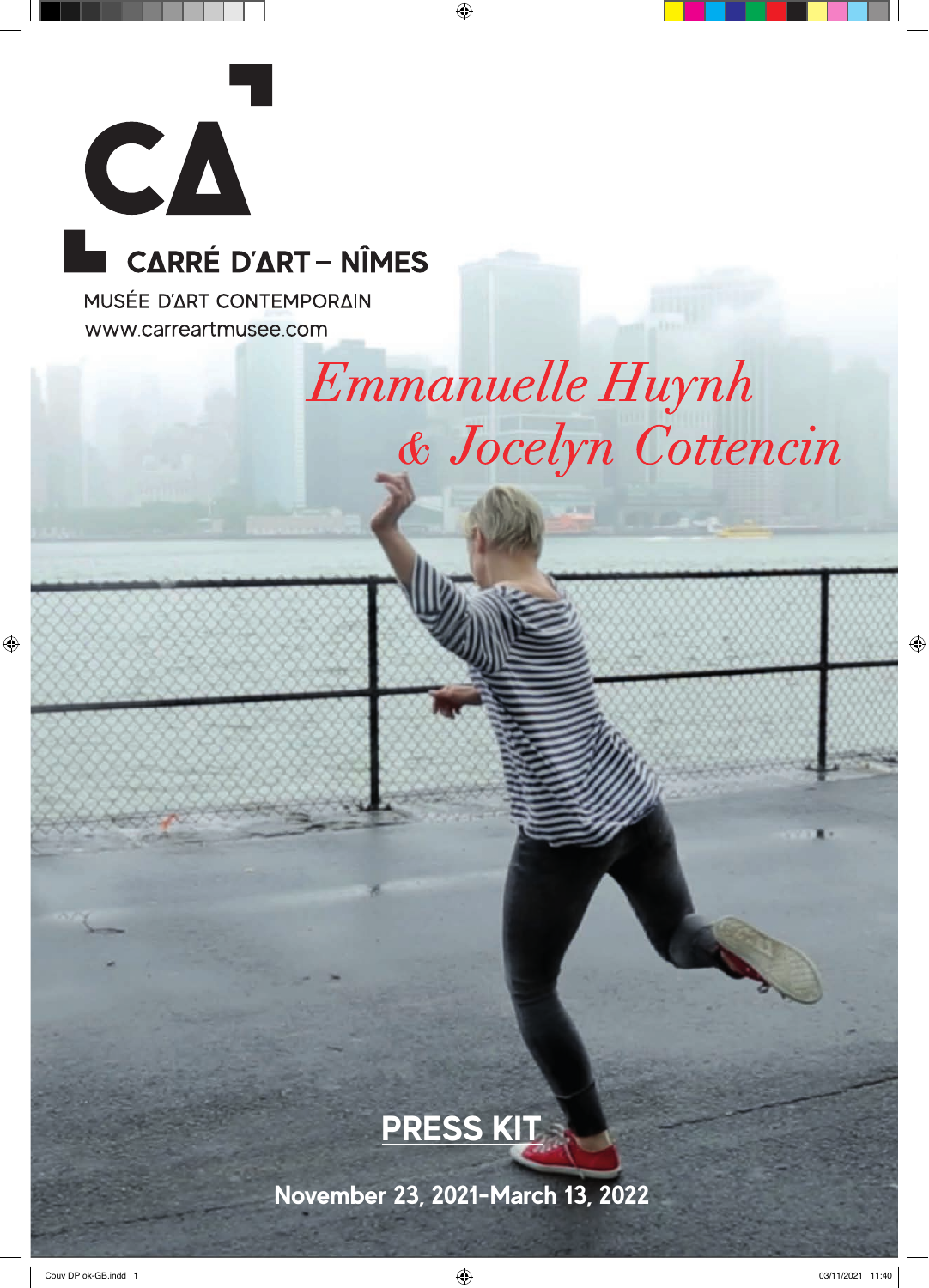### **PRESS KIT**

Place de la Maison Carrée. 30000 Nîmes. France. Tél.: 04 66 76 35 70 www.carreartmusee.com - Email : info@carreartmusee.com

## **EMMANUELLE HUYNH JOCELYN COTTENCIN De vertical, devenir horizontal, étale.**



Musée d'art contemporain de Nîmes

**Carré d'Art – Contemporary Art Museum, Nîmes** Exhibition, November 23, 2021 to March 13, 2022 Opening, Tuesday, December 7 at 6:30 PM

Exhibition Curator: Jean-Marc Prevost

Summary

The Exhibition

Biographies

Available Press Visuals

General Information

Upcoming Events

High definition visuals and press kits can be downloaded from the Press section of our website: http://carreartmusee.com/fr/espace-presse/

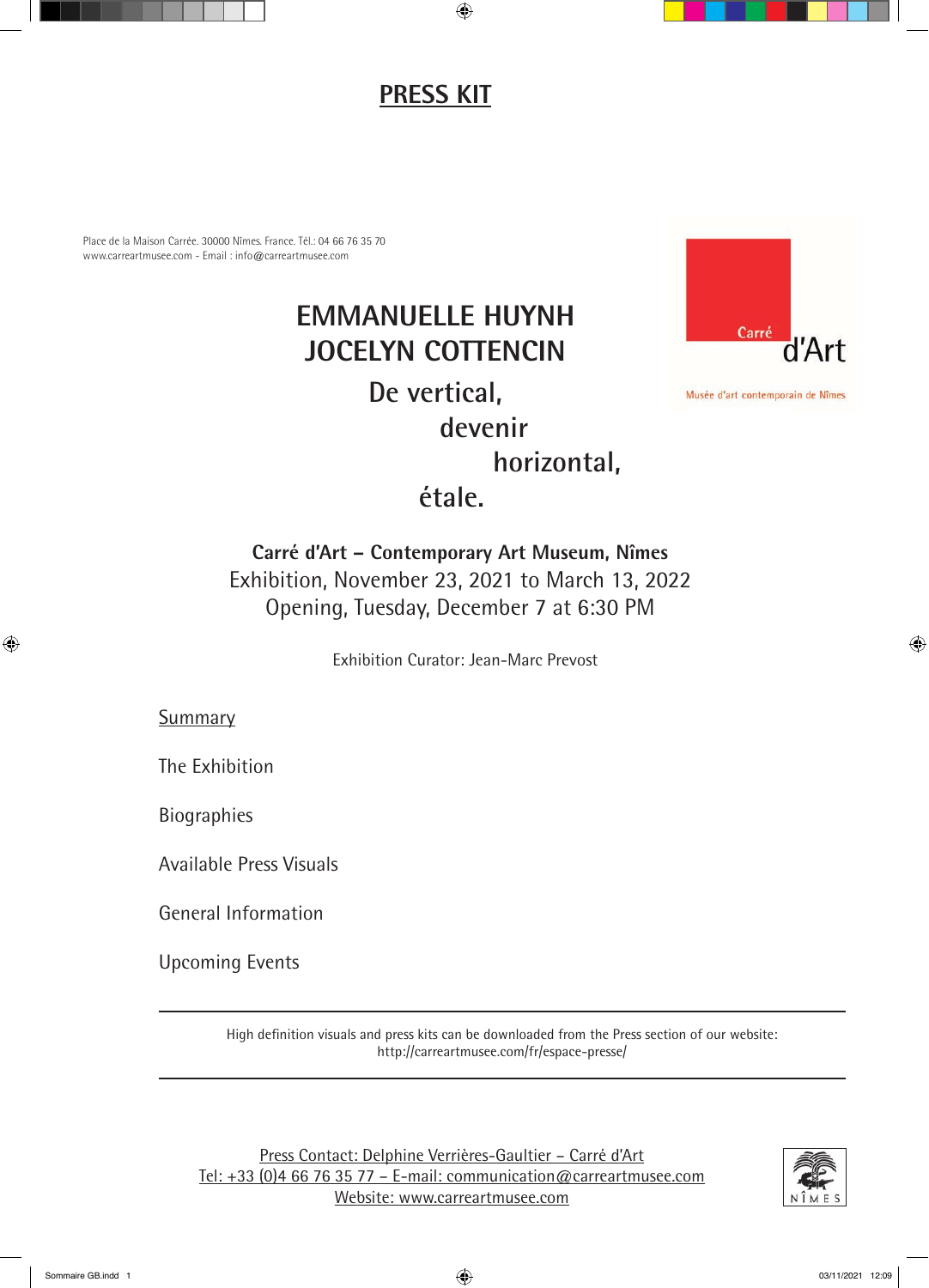In 2014, Emmanuelle Huynh and Jocelyn Cottencin began a research project on urban areas focusing on gesture and movement, history and the people who inhabit these places.

The first chapter in this series of city portraits is about New York: A Taxi Driver, an Architect and the High Line (2016), the second, in 2019, Nous Venons de Trop Loin pour Oublier Qui Nous Sommes ("We Have Come too Far to Forget Who We Are"), focuses on Saint Nazaire. The artists' process is to encounter the inhabitants and experience the energies present around them, collecting their words and extending their gestures, gathering memories, and, from them, generating actions and experiences.

Huynh and Cottencin come from different milieus: Huynh has a background in dance and performance art, while Cottencin is a practitioner of the visual arts, graphic design and film. The duo came together over recurrent questions they shared in their respective disciplines, and the result is a collaboration that has created a space for expansion and experimentation.

Their projects are always executed in three parts. The first is about location scouting, encounters, shooting film and creating workshops that involve the communities in question in the project. The second includes scripted shootings, along with actions and performances in public spaces. The third consists of a phase of writing and composing, where the collected audiovisual materials are edited, and a performance piece to extend and complement the installation and films is choreographed.

Huynh and Cottencin are pursuing their series of exposés on urban memory, and two new portraits are in progress: São Paulo and Houston. In Houston, they are working in partnership with DiverseWorks to create a narrative of Houston's history, its hurricanes, its history with Mexico as a border town, its natural resources, in short, everything that defines this city and the personalities who emerge from its landscape. This project reveals new facets of a city in constant cultural transformation.

Conception Emmanuelle Huynh and Jocelyn Cottencin Technical Direction A team from Le Carré d'Art in Nîmes in collaboration with Maël Teillant Administration, Development Amelia Serrano Production, Distribution Hélène Moulin

Production Plateforme Múa & Jocelyn Cottencin Studio

A Coproduction of Nous Venons de Trop Loin pour Oublier Qui Nous Sommes will be held at Le Grand Café, a nationally recognized center for contemporary art in Saint-Nazaire | also at the Théâtre de Nîmes, a national theater for art and contemporary dance. Partnerships: Audiovisual dramatic arts, research co-chair in Canada at the University of Quebec at Chicoutimi | Athénor, a roving stage for creation and performance in Saint Nazaire, sponsored by La Région des Pays de la Loire fund to assist creative arts. | the Jocelyn Cottencin studio. With the generous support of La Région des Pays de la Loire as part of their campaign to support cultural activities.

Coproductions of A Taxi Driver, an Architect and the High Line: the Cultural Services section of the French Embassy in New York | Le Quartz, Scène Nationale de Brest | Passerelle Centre d'Art Contemporain, Brest. Acknowledgements: The AIA Center for Architecture, New York | MOMA PS1 - Queens Museum | Musée de la Danse - Centre Chorégraphique National de Rennes et de Bretagne | La Criée Centre d'Art Contemporain de Rennes.

Coproduction of the portrait of Houston, Texas at DiverseWorks in Houston | Part of the FUSED Program (French US Exchange in Dance) through the National Dance Project, NEFA, the Cultural Services department of the French Embassy in New York, and the FACE Foundation.

Plateforme Múa is sponsored by DRAC Pays de la Loire – Ministry of Culture and Communication, the Loire-Atlantique Department, and the City of Saint Nazaire.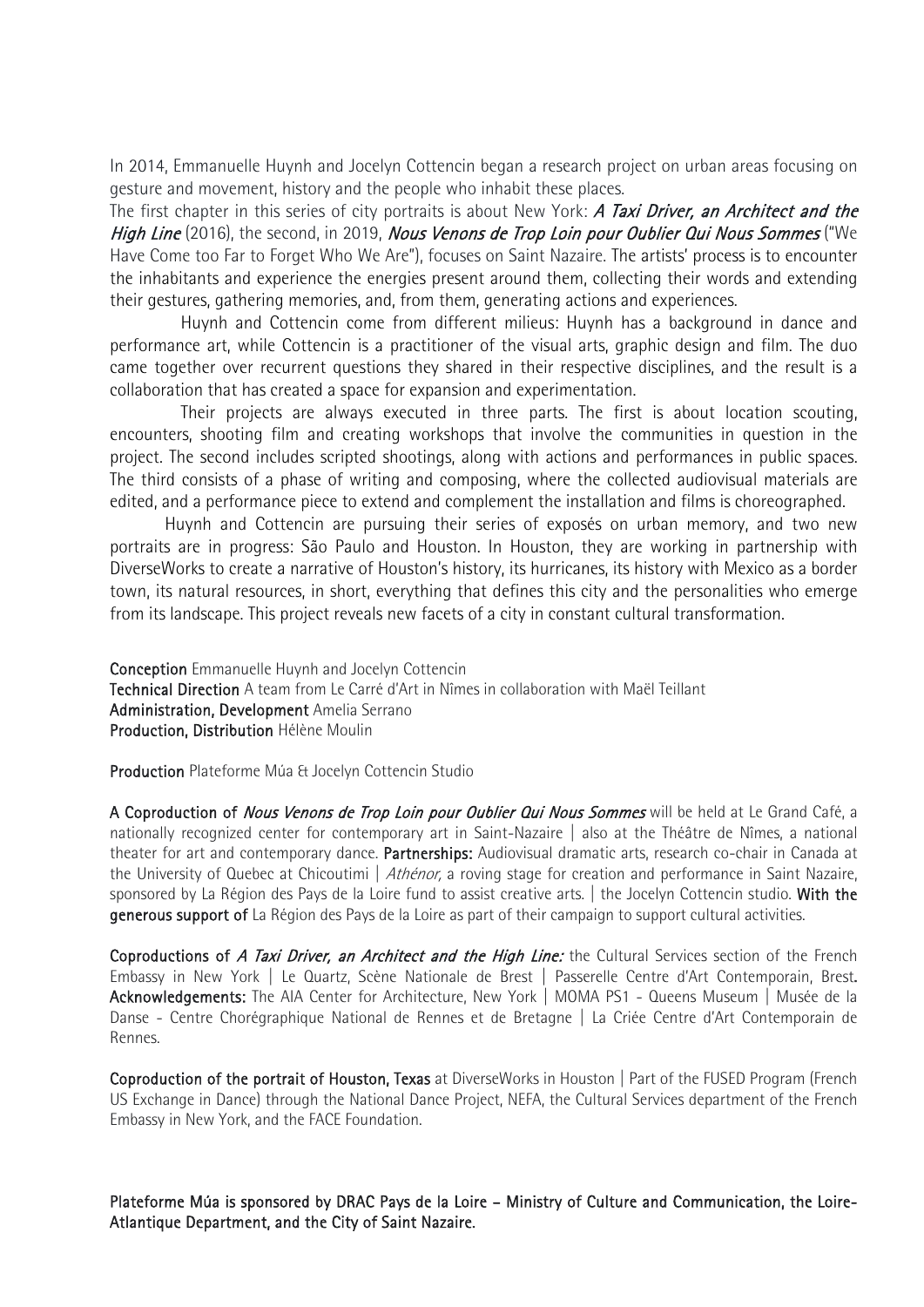### THE EXHIBITION

### A Taxi Driver, an Architect and the High Line, 2016

Films (in color with sound), installations & performances, 45 mn

New York, the quintessential city, continues to occupy a special place in the imagination. It is probably one of cities that is the most present on film. The project A Taxi Driver, an Architect and the High Line does not directly rely upon this, but rather chooses to read this city through the prism of the body. It is the body, placed within the space, that uses relationships between gesture and rhythm to reveal the city and its architectures. Our perspective is sharpened through this physical presence, walking and dancing, thus discreetly underlining the movements of the city, its masses and its transformations.

A Taxi Driver, an Architect and the High Line is a filmed trilogy. It's the portrait of the city rendered through three characters and their relationships with the space and the architecture. The first two characters are a taxi driver and an architect. The third is a monument, the High Line. A length of greenery that wends it way through the heart of the city, the High Line is metaphorically considered to be a person moving through the city, revealing and provoking encounters between people and histories. The films simultaneously juxtapose physical memories with intimate histories and spaces.

### Nous Venons de Trop Loin pour Oublier Qui Nous Sommes ("We Have Come too Far to Forget Who We Are"), 2019

Films (in color with sound), installations & performances, 1hr 29mn

After forming the Plateforme Múa Company in Saint Nazaire, Emmanuelle Huynh and Jocelyn Cottencin conceived a new video installation to represent the singular nature of this area. After having met with students, children, workers and other inhabitants over two consecutive years, the two artists succeeded in unravelling the ties that bind these spaces and the people who interact with them. Nous Venons de Trop Loin pour Oublier Qui Nous Sommes tells the story of the construction of Saint Nazaire, this industrial landscape poised between sea and land, and the cultural mix that is an integral part of the spirit of this city. This offering weaves together narratives, confronting them with images to evoke a parallel between reality and fiction that raises social, political and artistic questions.

#### Drunken Horses and Others

- *Élements/Score Paysages (Landscapes)*, 2016, 3 inkjet prints, 120 x 170 cm
- *Élements/Score Textes*, 6 formats 70 x 100 cm, 2 formats 100 x 150 cm, 1 format 10 x 235 cm
- *Élements/Score Figures*, ensemble of fifty serigraphs, format 70 x 100 cm
- Les Diplomates, 2019, bark, felt pen and oil of gaultheria
- Vers Le Sol (Towards the Ground), 2009, film, silent, 7 mn 35 sec
- *Indiens/ Indians*, 2009, film, silent, 5 mn 30 sec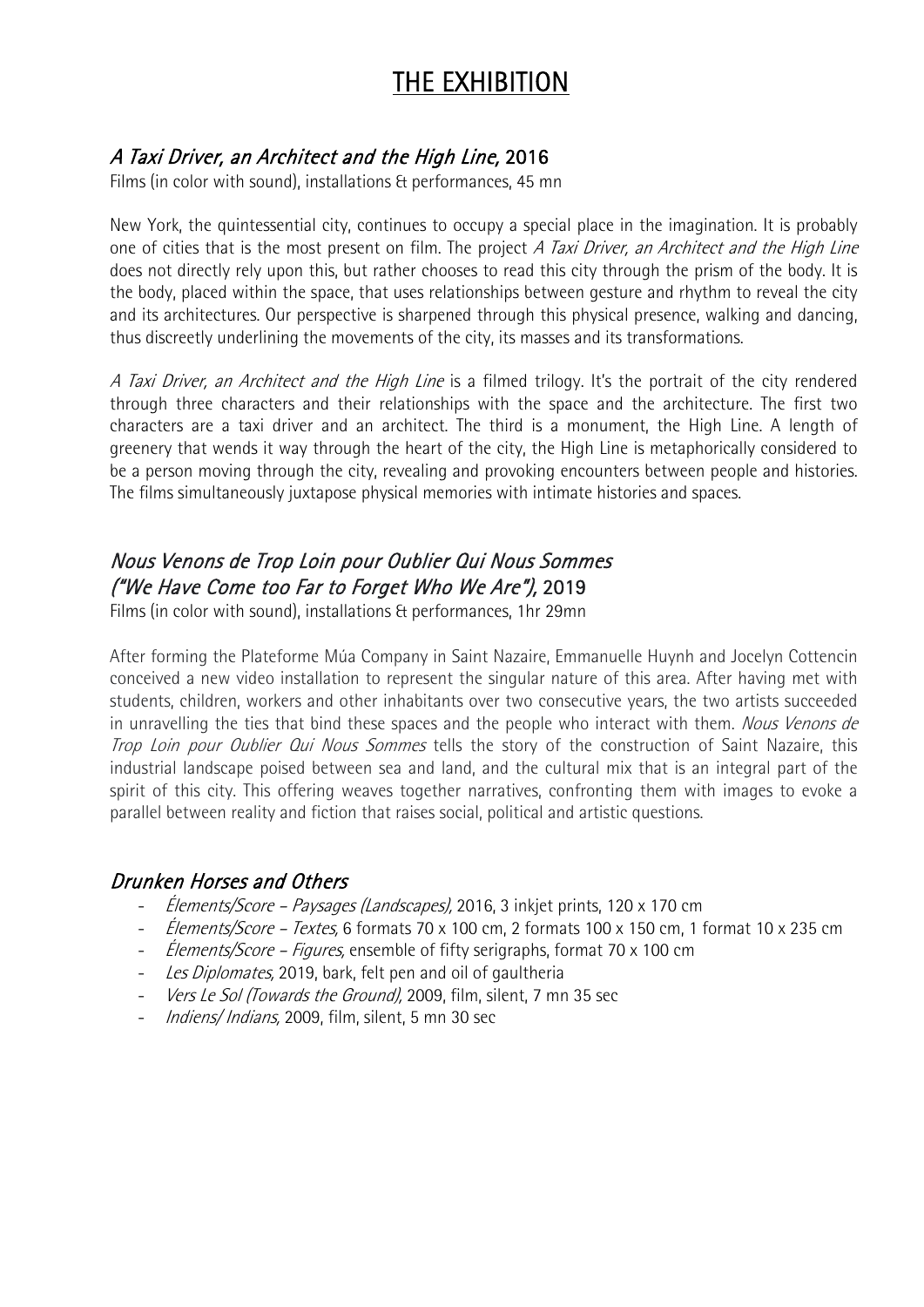### BIOGRAPHIES

### Jocelyn Cottencin

Jocelyn Cottencin obtained a diploma in Arts and Architecture from ENSAD, Paris. For several years, he has researched signs, codes, language and images through recurring themes such as group and community. His projects involve the use of art installations, film, graphic design, typography, performance and books. His involvement with choreography has led to his designing scenic elements for choreographers such as Loïc Touzé, Latifa Laâbissi, Alain Michard, I-Fang Lin, and Olivia Grandville, as well as a close collaboration with Emmanuelle Huynh over the last few years. His latest projects consist of installations where filmmaking takes pride of place, combining fiction and documentary genres with the performance arts. In 2019, he conceived a permanent installation for a one percent for art project for the IUT C in Roubaix, Chronique d'un Automne, les Formes du Travail which consists of three films that combine fiction, documentary and performance genres, created while working with the students, teachers and staff of the IUT. He is currently working on a project, L'Assemblée, in Nancy in which three major schools (Sciences, Business, and Art) and a high school are involved. This work is made up of different strata, including the creation of a typography and signage by the high school students, as well as the creation of a book, Lexique Lacunaire Pour Maintenant. In November 2021, Cottencin will also be presenting *Ébloui*, a project created with choreographer and performance artist I-Fang Lin, at the Théâtre de la Vignette à Montpellier. In April 2022, his performance piece *Monumental* will be reprised at the TU in Nantes. Monumental was created with the support of the Hermès Foundation as part of their NewSettings initiative, and premiered in 2016 at the Centre Pompidou in Paris. He also teaches at several schools in France and abroad (ENSBA-Paris, ENSBA-Dijon, Rietvelt Academie, Amsterdam, University of the Arts, Philadelphia USA, ENSA, Nantes). He is an Associate Professor in the Exerce Master Program at the CCN of Montpellier, pursuing an area of research that he has initiated: Publishing as a Performative Act. Cottencin presents the results of his work here in France and abroad; over the last few years, his projects have been shown at the Pompidou Center, Paris, Le Grand Café / Saint Nazaire, Palais de Tokyo / Paris, Centre Pompidou / Malaga, Mana Contemporary / Chicago, Mana Contemporary / Jersey City, Kanal / Brussels, University of the Arts / Philadelphia, FRAC / Bretagne, etc. www.jocelyncottencin.com

### Emmanuelle Huynh

Emmanuelle Huynh studies dance and philosophy. She created Múa, the first choreographic piece, in the dark, in 1995. She crafts choreographic writings that constantly renew themselves with each project: *Distribution en Cours* (2000) places an astrophysicist and his research on black holes at the center of dance. *Bord* (2001), an approach to bodies, texts and tables, offers up the texts of Christophe Tarkos on and under Nicolas Floc'h's tables. The music of Xenakis frames the architecture of the choreographic piece *Cribles*, a choreographic legend for 1,000 dancers created at Montpellier Danse in 2009. That same year Huynh completed part of her residency project, Villa Kujoyama (Kyoto 2001) with Shinbai: the Flight of the Soul, with the participation of a master of the Japanese floral art, Ikebana, in a scenography created by Nadia Lauro. In 2012, she created Augures, a piece for seven dancers, which premiered at the Rencontres Choréographiques Internationales in Seine-Saint-Denis, France, as well as the duo Spiel, with Akira Kasai, a butoh artist, presented at that year's Festival d'Automne in Paris. Huynh directed the Centre National de Danse Contemporaine (CNDC) in Angers from February 2004–December 2012, and revamped the school, notably with the creation of a new curriculum, Essais, a course of study that comprises a Master in Dance, Creation and Performance. For 10 years, she conversed with Trisha Brown about the processes and work cycles of American choreography. Trisha Brown-Emmanuelle Huynh, *Histoire (s) et Lectures* was published by Presses du Réel in 2012. In November 2017, she created a piece for four dancers entitled *Formation*, based on the autobiographical work of Pierre Guyotat, with a set designed by artist Nicolas Floc'h. Huynh's work with the Plateforme Múa Company, sponsored by DRAC Pays de la Loire, the Ministry of Culture and Communication, the Loire-Atlantique region and the City of Saint Nazaire, springs from a wider perspective on dance, and generates knowledge and emotions about the perceptions society has of itself through transmission, art, social commitment, all of which helps our society visualize itself, create structure and act. The company has invested that same level of attention and commitment to the creation and dissemination of its repertoire through pedagogical initiatives and international and transdisciplinary collaborative projects. From 2014 to 2016, Huynh was an Associate Assistant Professor at the Ecole Nationale Supérieure d'Architecture in Nantes. In September 2016, she was appointed as Head of the Dance Workshop at the Beaux Arts in Paris. Huynh has been an artist-in-residence from 2018 to 2021 at the Théâtre de Nîmes along with her company, Plateforme Múa. She presented her newest creation, Nuée, there in the spring of 2021. It will be reprised in November 2021 at the Maison de la Musique in Nanterre for the Festival d'Automne in Paris.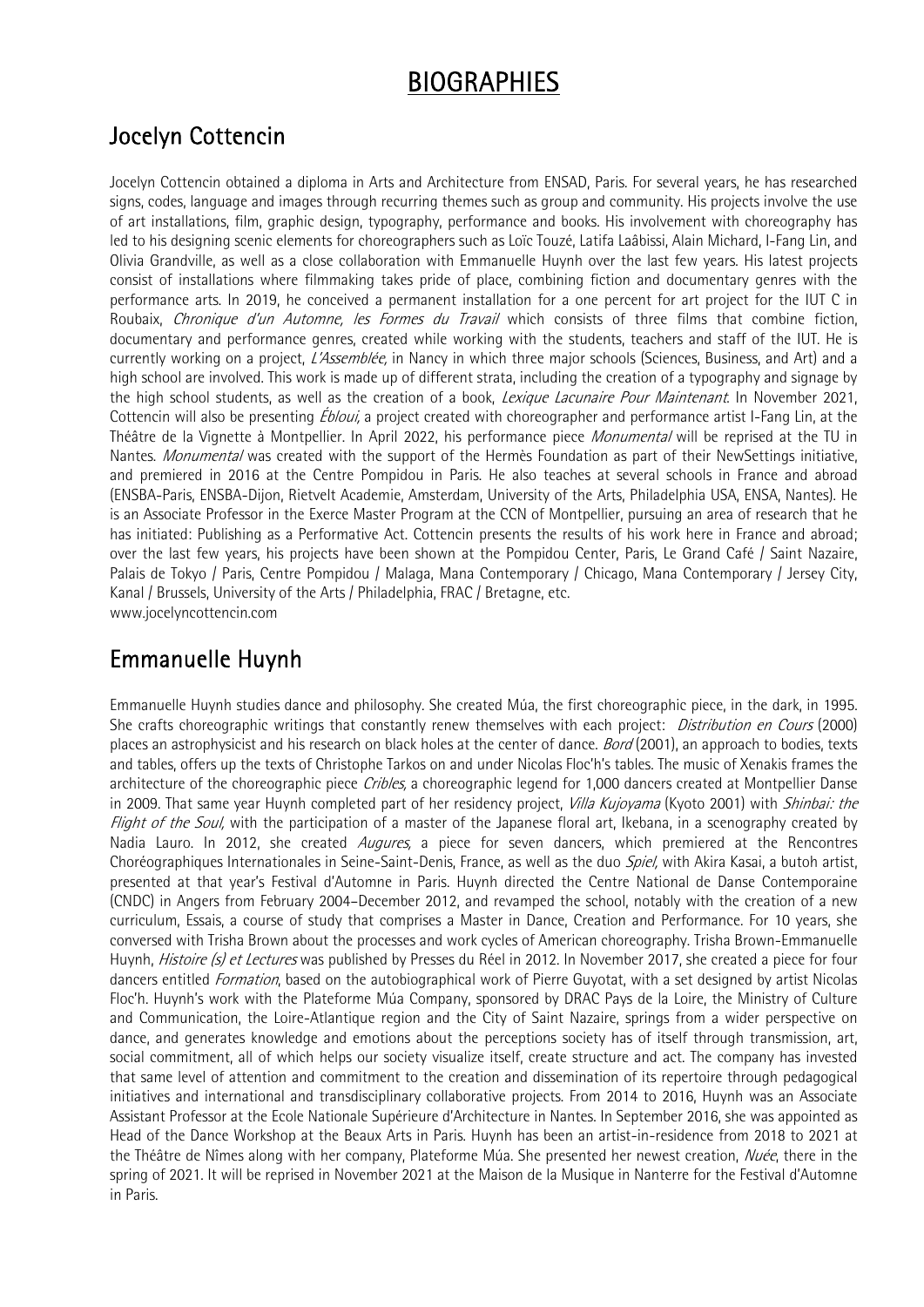# PRESS IMAGES EMMANUELLE HUYNH JOCELYN COTTENCIN



**Indiens, 2009**





**A taxi driver, an architect and the High Line 2016**





**Nous venons de trop loin pour oublier qui nous sommes 2019**





<sup>©</sup> ADAGP, Paris 2021 © ADAGP, Paris 2021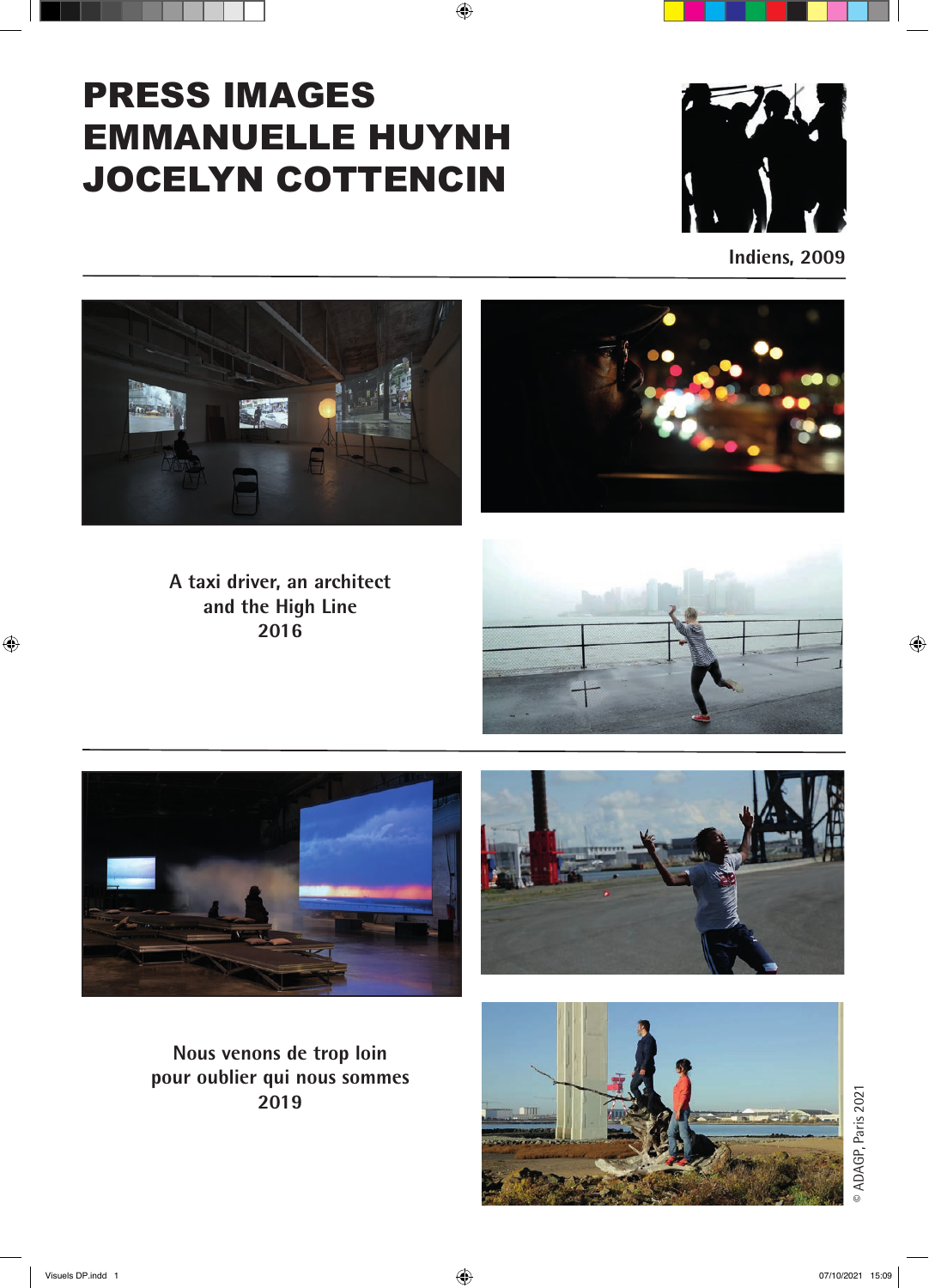# PRACTICAL INFORMATION (subject to modification for health reasons)<br>Open from Tuesday to Sunday from 10 AM to 6 PM

#### !!! Masks must be worn at all times in the museum !!!

Carré d'Art–Musée d'Art Contemporain. Place de la Maison Carrée. 30000 Nîmes Tel: +33 (0)4 66 76 35 70 - Email: info@carreartmusee.com. Website: www.carreartmusee.com/en/

### Entrance Fees

Admission to temporary exhibitions + permanent collection + Project Room: Regular Admission: 8 €; Reduced Rate\*: 6 € Admission to permanent collection + Project Room: Regular Admission: 5 €; Reduced Rate\*: 3 €

1st Sunday of the Month Admission to temporary exhibition - Regular Admission: 8  $\epsilon$ ; Reduced Rate\*: 6  $\epsilon$  / Permanent collection + Project Room: free

\* Reduced Rates: applies to groups of over twenty people, job seekers and students (presentation of proof of status required), members of the Amis des Musées de la Région Occitanie association.

Free Admission (presentation of proof of status required): see http://carreartmusee.com/fr/infos-pratiques/

### Guided Tours: Leaving from Museum reception area, Level + 2

(unique rate, added to admissions fee):  $3 \in$  Individuals

- Every Saturday and Sunday at 3PM
- During school vacations, every day at 3PM
- The first Sunday of each month, guided visits at 3PM and 4:30PM (included in the admissions fee)

Groups not associated with a school: By appointment only. Please contact Sophie Gauthier (04 66 76 35 74).

Experimental Art Workshop: *Open to children 6 to 12 years of age, by appointment. Contact:* Sophie Gauthier (04.66.76.35.74)

Individuals (fee:  $5 \in$ ) from 2PM to 4PM some Wednesdays and holidays.

Groups: From Tuesday through Friday by appointment. For rates see our website: http://carreartmusee.com/fr/infos-pratiques/

# Centre de Documentation en Art Contemporain, level -1<br>Tuesday through Friday, from 2PM to 6PM; mornings by appointment only.

04 66 76 35 88 - documentation@carreartmusee.com Online catalogue: http://carreartmusee.centredoc.fr/opac/